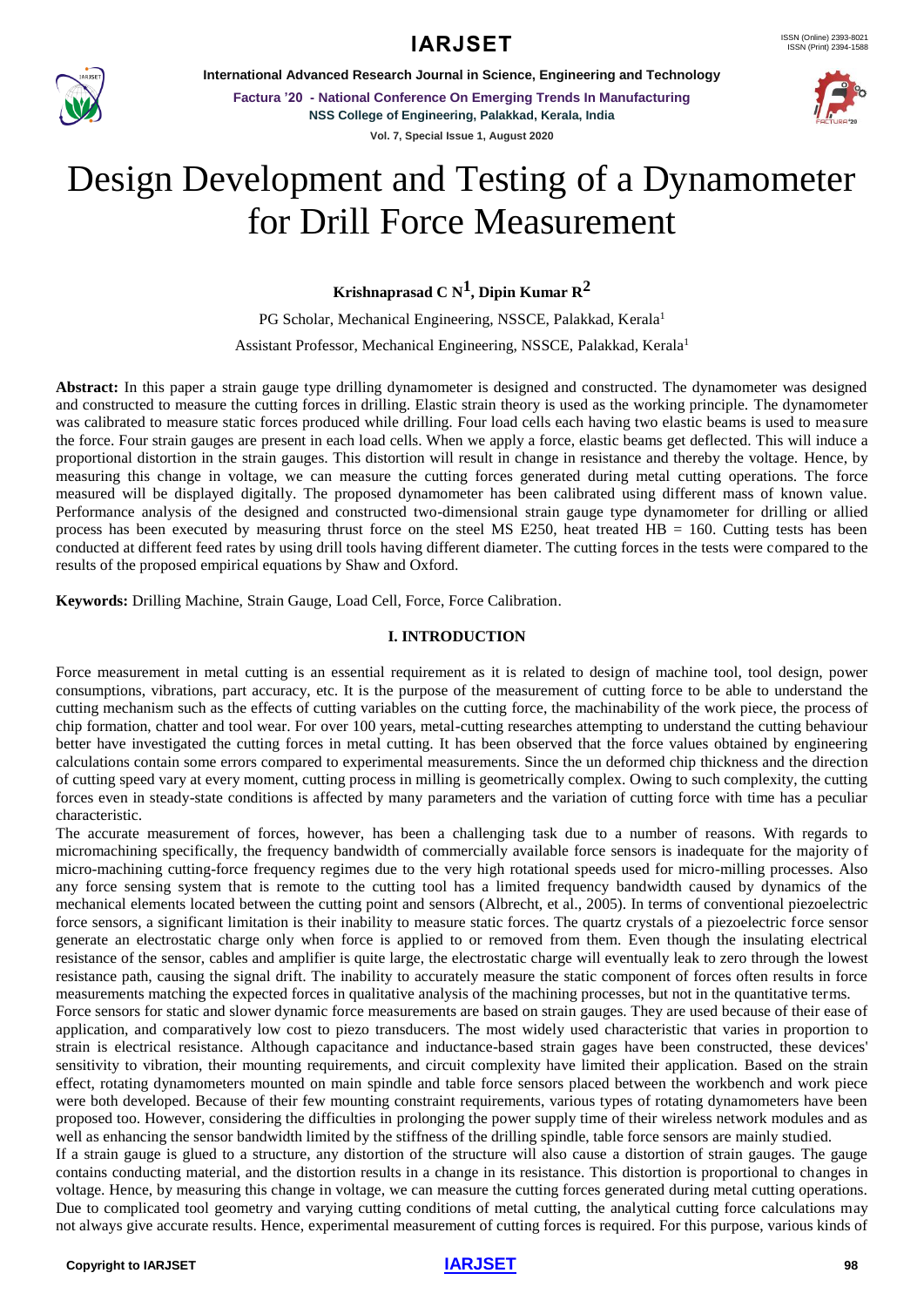### **International Advanced Research Journal in Science, Engineering and Technology**



**Factura '20 - National Conference On Emerging Trends In Manufacturing**

**NSS College of Engineering, Palakkad, Kerala, India**

**Vol. 7, Special Issue 1, August 2020**

Dynamometers are designed, developed and tested to measure the cutting forces. The dependence of machining parameters like spindle speed, feed rate and depth of cut on cutting forces and the ability to control the quality and production cost by optimizing these parameters completely justify the need of Dynamometers to measure these forces.

A three component table drilling force sensor with strain gauges is proposed in the present study. Elastic strain theory is used as the working principle. Four load cells are arranged in 90degree to each other in a frame. Each load cell having four strain gauges is used to measure the thrust force in drilling. The proposed dynamometer has been calibrated using different mass of known value. Performance analysis of the designed and constructed two-dimensional strain gauge type dynamometer for drilling or allied process has been executed by measuring thrust force on the steel MS E250, heat treated HB = 160. The cutting forces in the tests were compared to the results of the proposed empirical equations by Shaw and Oxford.

# **II.COMPONENTS AND DESCRIPTION**

The components that are used in the manufacturing of **STRAIN GAUGE DYNAMOMETER** are as follows,

- 1. Frame<br>2. Circul
- Circular plate
- 3. Load cell
- 4. Battery
- 5. Microcontroller
- 6. Connecting wires
- *A. Frame*

This is made of mild steel material. The whole parts are mounted on this frame structure with the suitable arrangement. Boring of bearing sizes and open bores done in one setting so as to align the bearings properly while assembling. Provisions are made to cover the bearings with grease.

### *B. Circular Plate*

**Mild steel** has a high resistance to breakage. **Mild steel**, as opposed to higher carbon **steels**, is quite malleable, even when cold. This means it has high tensile and impact strength. Higher carbon **steels** usually shatter or crack under stress, while **mild steel** bends or deforms.

#### *C. Load Cell*

A **load cell** is a type of [transducer,](https://en.wikipedia.org/wiki/Transducer) specifically a *force* transducer. It converts a force such as tension, compression, pressure, or torque into an electrical signal that can be measured and standardized. As the force applied to the load cell increases, the electrical signal changes proportionally. The most common types of load cell used are hydraulic, pneumatic, and strain gauge.

#### *D. Strain Gauge Load Cell*

[Strain gauge](https://en.wikipedia.org/wiki/Strain_gauge) load cells are the kind most often found in industrial settings. It is ideal as it is highly accurate, versatile, and costeffective. Structurally, a load cell has a metal body to which strain gauges have been secured. The body is usually made of aluminium, alloy steel, or stainless steel which makes it very sturdy but also minimally elastic. This elasticity gives rise to the term "spring element", referring to the body of the load cell. When force is exerted on the load cell, the spring element is slightly deformed, and unless overloaded, always returns to its original shape. As the spring element deforms, the strain gauges also change shape. The resulting alteration to the resistance in the strain gauges can be measured as voltage. The change in voltage is proportional to the amount of force applied to the cell, thus the amount of force can be calculated from the load cell's output.



FIG.1. Strain Gauge

A strain gauge is constructed of very fine wire, or foil, set up in a grid pattern and attached to a flexible backing. When the shape of the strain gauge is altered, a change in its electrical resistance occurs. The wire or foil in the strain gauge is arranged in a way that, when force is applied in one direction, a linear change in resistance results. Tension force stretches a strain gauge, causing it to get thinner and longer, resulting in an increase in resistance. Compression force does the opposite. The strain gauge compresses, becomes thicker and shorter, and resistance decreases. The strain gauge is attached to a flexible backing enabling it to be easily applied to a load cell, mirroring the minute changes to be measured. Since the change in resistance measured by a single strain gauge is extremely small, it is difficult to accurately measure changes. Increasing the number of strain gauges applied collectively magnifies these small changes into something more measurable. A set of 4 strain gauges set in a specific circuit is called Wheatstone bridge.

#### **Copyright to IARJSET [IARJSET](https://iarjset.com/) 99**

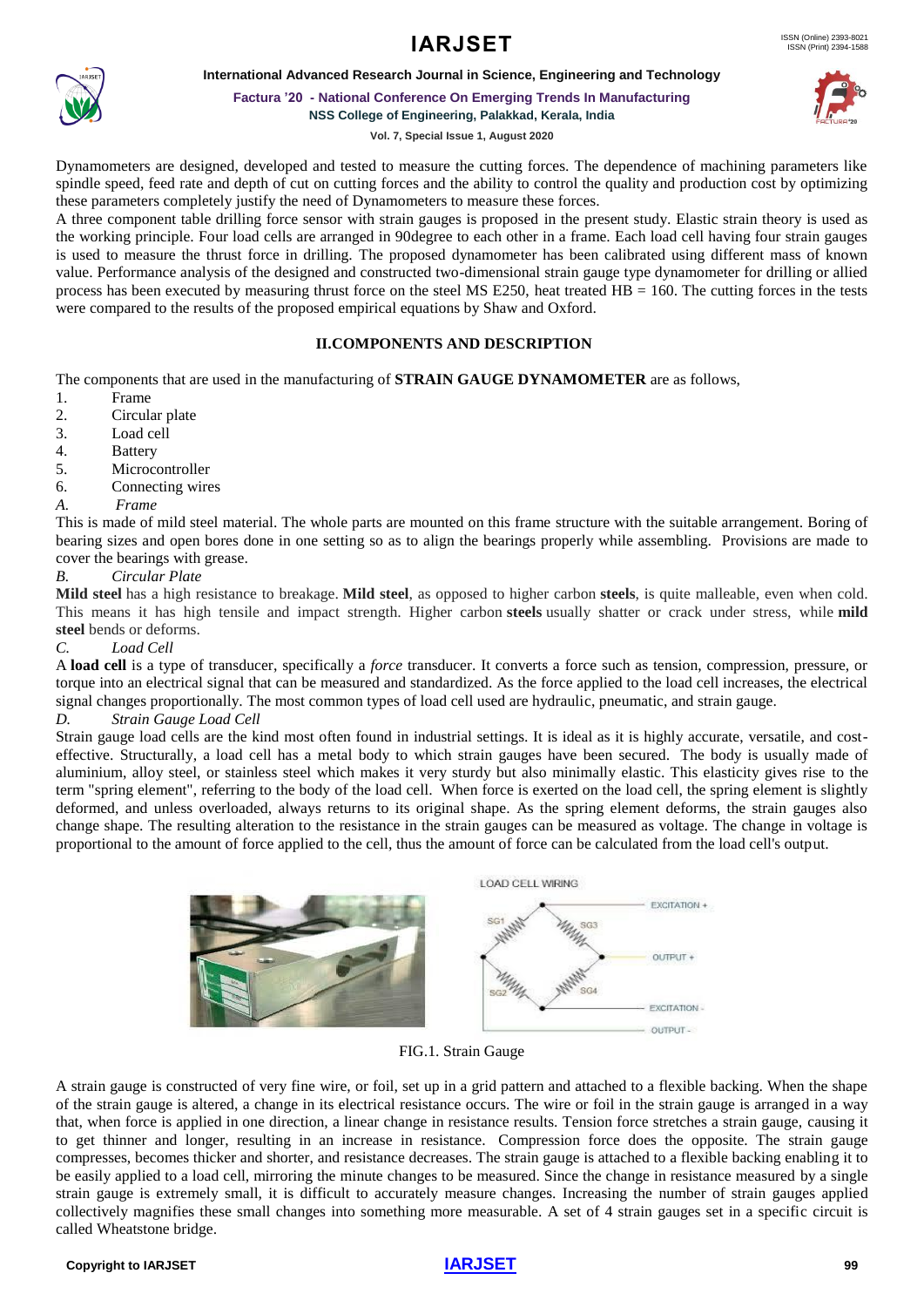**International Advanced Research Journal in Science, Engineering and Technology**



**Factura '20 - National Conference On Emerging Trends In Manufacturing**

**NSS College of Engineering, Palakkad, Kerala, India**

**Vol. 7, Special Issue 1, August 2020**

#### E*. Microcontroller Unit* A



microprocessor consists of a powerful **CPU** tightly coupled with memory (RAM, ROM or EPROM), various I/O features such as serial port(s), parallel port(s), Timer/Counter(s), Interrupt controller, Data Acquisition inter-faces Analog to Digital Converter (ADC), Digital to Analog Converter (DAC), everything integrated onto a single silicon chip.It does not mean that any micro controller should have above said features on-chip. Depending on the need and area of application for which it is designed, the on-chip features present in it may or may not include all the individual sections said above. Any micro computer system requires memory to store a sequence of instructions making up a program, parallel port or serial port for communicating with an external system, timer/counter for control purposes like generating time delays, baud rate for the serial port, apart from the controlling unit called the Central Processing Unit.

### **III. WORKING PRINCIPLE**

The dynamometer consists of a frame, circular plate, load cell  $&$  microcontroller.

The frame is made up of rectangular channel on which the whole setup is mounted.

The load cell is placed on to the frame at an angle 45degree to each other on the four sides of the rectangular channel which is used for measuring the mechanical load applied on the load cell.

Four strain gauges are present on each load cell. They are mounted at both end of the load cells. When a force applied a pair of load cell will be under tension and the other pair will be under compression.

From each load cell, there will be two excitation channel and two output channels.

▪ The 4 load cells on the all directions tends to gives the output from each of the directions and it will be shown in the display.

The load cells  $&$  circuit is powered by a 12V, 2Amps battery.



FIG. 2. 2D Drawing of dynamometer

From the above figure (fig. 2 ), the components are;

- 1. Frame
- 2. Circular plate
- 3. Load cell
- 4. Battery
- 5. Micro controller
- 6. Connecting wires

Consider the case of a beam rigidly fixed at the ends A and B as shown in figure. Let the end A be supported on a rigid base and the other end B capable of deflection without rotating at the supports.



FIG. 3. Elastic beam supported at two ends (load cell) [11].

Force at A = Force at B =  $\frac{12\delta_B EI_Z}{l}$  .......(1) Where,  $\delta_B$ - Deflection of the beam at point B, m E - Modulus of elasticity, MPa

**Copyright to IARJSET [IARJSET](https://iarjset.com/) 100**

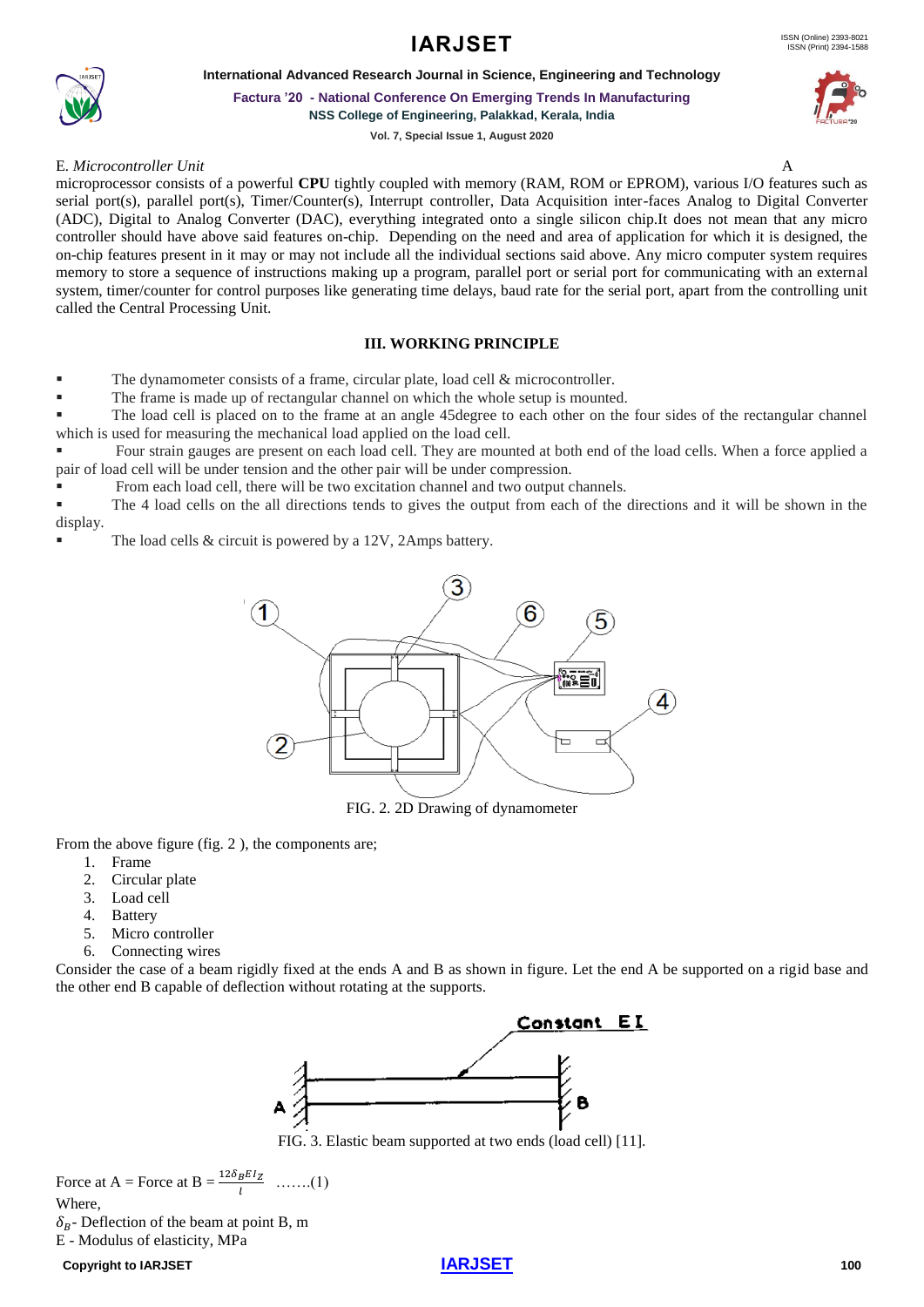

**International Advanced Research Journal in Science, Engineering and Technology**



**Factura '20 - National Conference On Emerging Trends In Manufacturing NSS College of Engineering, Palakkad, Kerala, India**

**Vol. 7, Special Issue 1, August 2020**

 $I_z$  - Moment of inertia of the beam about z axis,  $Nm^2$ 



FIG. 4. Forces acting on elastic beam or load cell [11].

When the beam is subjected to a bending force V in any cross section B which is at a distance of x from the center of the beam as shown in the figure, maximum tensile stress occur at section B is given as,

$$
\sigma_{max} = \frac{6Vx}{bh^2} \quad \ldots \ldots \ldots (2)
$$

Where,

 $\sigma_{max}$  – maximum stress at B, N/m<sup>2</sup>

V- force acting at a section B, N

x- distance between the section at which the force is acting and the center of the beam, m

h- height of the section, m

b- breadth of the section, m



FIG. 5. Effect of thrust force on elastic beam or load cell [11].

# *A. Electrical Circuit and Instrumentation*

The accuracy of the measurements obtained from the dynamometer depends upon the design of the electrical circuit and the choice of the instrument, DC supply being used for the bridges. The electrical circuit was designed to satisfy the following requirements:

- (1) Indication and control of current in each bridge.
- (2) Independent sensitivity control for each bridge.
- (3) Independent balancing of each bridge.
- (4) Measurement of output of each bridge separately.

The power to the bridges was supplied by means of accumulators. The sensitivity control for each bridge was obtained by selecting suitable carbon resistors. Complete electrical screening and earthing of the whole system were of great importance in order to eliminate any noise in the signal.



FIG. 6. Strain gauge circuit.

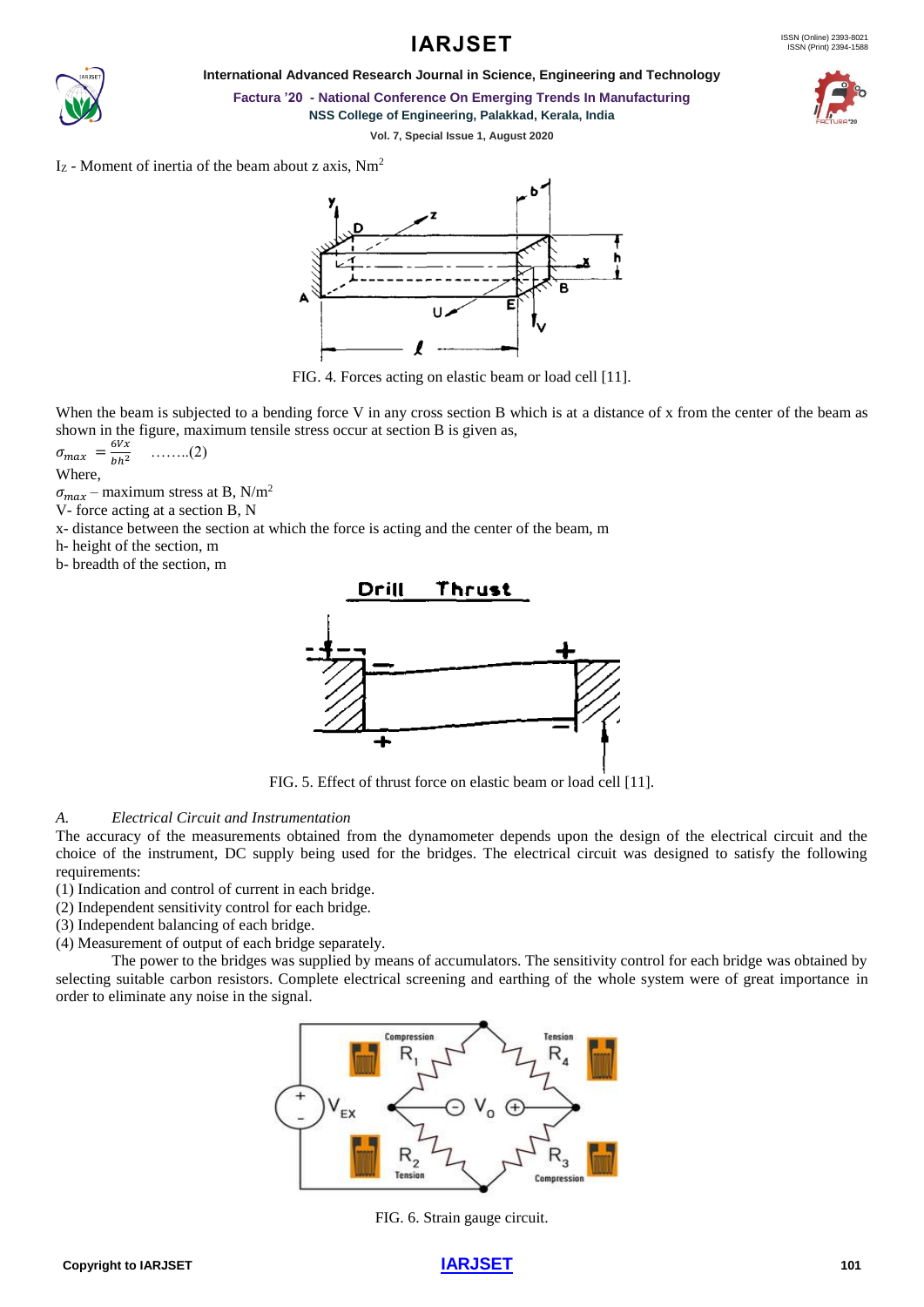**International Advanced Research Journal in Science, Engineering and Technology**

**Factura '20 - National Conference On Emerging Trends In Manufacturing**

**NSS College of Engineering, Palakkad, Kerala, India**

**Vol. 7, Special Issue 1, August 2020**

# **IV. CALIBRATION OF DYNAMOMETER**

The dynamometer is calibrated using different known mass. Mass under almost every terrestrial circumstances, is the measure of matter in an object. Measuring force takes additional factors into account; air density, material density and gravity. It's the effect of gravity which can produce significant errors when comparing mass and force measurements. Gravity is not constant over the surface of the earth. The most extreme difference is 0.53% between the poles and the equator. A force measuring device calibrated in one location using mass weights then deployed somewhere else will produce different strains on the physical element. The resulting errors can be significant. Corrections for the difference in force and mass measurements is possible. When a device is adjusted for force measurements, the device will measure force without additional error for gravity correction, air density correction and so on needed.

 $\text{FORCE} = \frac{M \times g}{\sqrt{M}}$  $g \times (1-\frac{d}{D})$ …….. (3) Where; M: mass of the object g: acceleration due to gravity d: air density D: material density

For materials having high density, the value of the term  $(1-\frac{d}{R})$  $\frac{a}{b}$ ) will always be less than one. So by neglecting the values of air density and material density, the value of the force will be approximately equal to

 $\text{FORCE} = \text{MASS} \times \text{LOCAL} \text{ GRAVITY}$  .......(4)

This method completely ignores air density and material density which carries more error and risk. This is the method most calibrators use. The proposed dynamometer is calibrated by using mass of 1kg, 2kg, 3kg, 4kg and 5kg. The values are then recorded and a graphical relation is plotted.

| Mass added to dynamometer, (kg) | Table 1. Dynamometer calibration<br>Theoretically calculated value of<br>force, $F = M x g$ , (N) | Dynamometer reading<br>(kg) |
|---------------------------------|---------------------------------------------------------------------------------------------------|-----------------------------|
|                                 | 9.8                                                                                               |                             |
|                                 | 19.6                                                                                              |                             |
|                                 | 29.4                                                                                              |                             |
|                                 | 39.2                                                                                              |                             |
|                                 | 49                                                                                                |                             |

7 6 dynamometer reading (kg) dynamometer reading (kg) 5 4 3 2 1  $\sqrt{2}$ 1 2 3 4 5 weight added (kg)

FIG. 7. Graphical plot of dynamometer calibration

From the above graphical plot (fig. 7), we can see a linear relationship between the dynamometer reading and mass added. The dynamometer shows reading almost equal to the actual reading. In-order to get the force value, we have to multiply the dynamometer reading and the value of acceleration due to gravity.





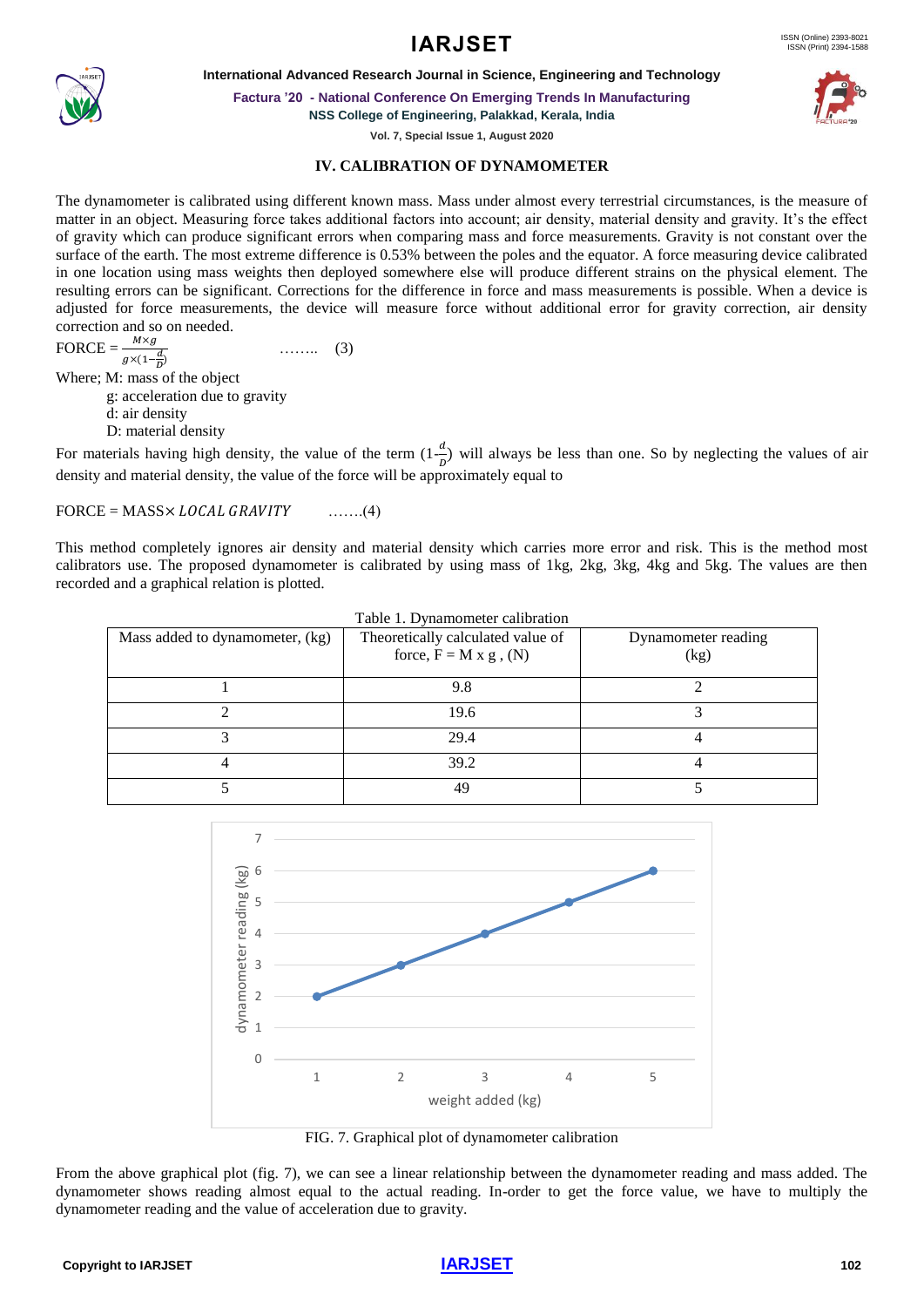

**Factura '20 - National Conference On Emerging Trends In Manufacturing**

**NSS College of Engineering, Palakkad, Kerala, India**

**Vol. 7, Special Issue 1, August 2020**

# **V. RESULTS AND DISCUSSION**

Performance analysis of the designed and constructed two-dimensional strain gauge type dynamometer for drilling or allied process has been executed by measuring thrust force on the steel MS E250, heat treated HB = 160 using the dynamometer. The cutting forces in the tests were compared to the results of the proposed empirical equations by Shaw and Oxford. They derived those equations by measuring the cutting forces on the test material SAE 3245, HB = 196–207. In our experiments, forces exerted by drill tools of diameter 8mm,10mm and 12mm to the work piece with feeds 0.1mm/rev, 0.15mm/rev, 0.2mm/rev and 0.25mm/rev were measured during machining. In the tests, metal cutting was performed without using any cutting-fluid. Derived empirical equations for drill thrust and torque and also equations from similar works performed by Shaw and Oxford have been presented in Eqn. (5).

 $T_v = 8.17 \text{ H}_B f^{0.8} d^{0.8} + 2.54 \text{x} 10^{-2} \text{H}_B d^2 \dots (5)$ 

Thrust forces for different drill diameters of 8mm, 10mm, and 12mm obtained from the dynamometer is compared graphically with those obtained through theoretical calculations. The comparison is given below.Force value from dynamometer can be obtained by multiplying dynamometer reading and acceleration due to gravity (here we taken acceleration due to gravity g=  $9.8 \text{m/s}^2$ ).

Force value from dynamometer reading = dynamometer reading  $\times$  g, N ……(6)

| Tuote 21 - Ande of thrust foree for ultil tool unuited of online |                     |                           |                              |  |
|------------------------------------------------------------------|---------------------|---------------------------|------------------------------|--|
| Feed                                                             | Dynamometer reading | Force value obtained from | Force value obtained from    |  |
| (mm/rev)                                                         | (kg)                | $d$ ynamometer $(N)$      | theoretical calculations (N) |  |
| 0.1                                                              | 20                  | 1176                      | 1350                         |  |
| 0.15                                                             | 158                 | 1548                      | 1780                         |  |
| 0.2                                                              | 210                 | 2058                      | 2165                         |  |
| 0.25                                                             | 282                 | 2764                      | 2540                         |  |

### Table 2. Value of thrust force for drill tool diameter of 8mm

|--|

| Feed     | Dynamometer reading | Force value obtained   | Force value obtained from    |
|----------|---------------------|------------------------|------------------------------|
| (mm/rev) | (kg)                | from dynamometer $(N)$ | theoretical calculations (N) |
|          | 192                 | 1882                   | 1714                         |
| 0.15     | 238                 | 2332                   | 2215                         |
| 0.2      | 262                 | 2568                   | 2685                         |
| 0.25     | 310                 | 3038                   | 3130                         |

Table 4. Value of thrust force for drill tool diameter of 12mm

| Feed     | Dynamometer reading | Force value obtained from | Force value obtained from    |
|----------|---------------------|---------------------------|------------------------------|
| (mm/rev) | (kg)                | $d$ ynamometer $(N)$      | theoretical calculations (N) |
| 0.1      | 228                 | 2234                      | 2100                         |
| 0.15     | 282                 | 2764                      | 2680                         |
| 0.2      | 318                 | 3116                      | 3220                         |
| 0.25     | 365                 | 3577                      | 3730                         |



FIG. 8. Comparison of the observed and calculated drill thrust force for drill diameter 8 mm.

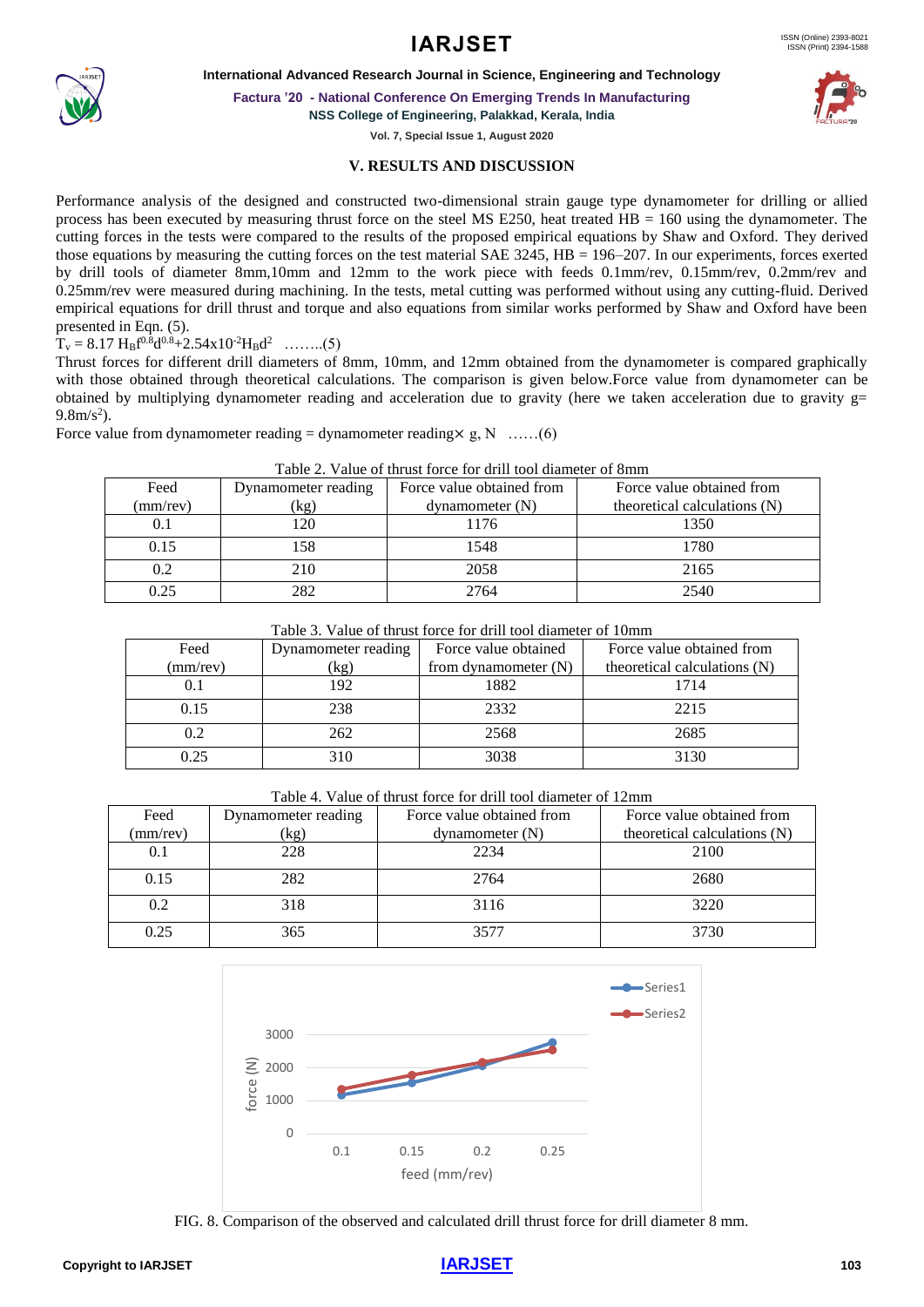# **IARJSET**



# **International Advanced Research Journal in Science, Engineering and Technology Factura '20 - National Conference On Emerging Trends In Manufacturing**



**Vol. 7, Special Issue 1, August 2020**



FIG. 9. Comparison of the observed and calculated drill thrust forces for drill diameter 10mm.



FIG. 10. Comparison of the observed and calculated drill thrust forces for drill diameter 12mm.

From the above figures series1 represents the value of drill thrust forces obtained for various drill tool diameters using the proposed dynamometer and series2 represents the value of drill thrust forces obtained for various drill tool diameters from the theoretical calculations using the empirical equations of Oxford and Shaw. Error of the drill dynamometer value from the theoretical value may be due to the error occurred from the calibration process. Because the dynamometer is calibrated by using different mass. By using Ring force gauges for calibration of the dynamometer, the errors will be minimised.

# **VI. CONCLUSION AND FUTURE WORK**

A dynamometer with four load cells each having two elastic beams is designed and constructed. The designed and constructed dynamometer has been used to calculate the force values obtained by drilling mild steel, MS E250, with different drill tool diameters of 8mm, 10mm and 12mm. The experiments are conducted at various feed rates of 0.1mm/rev, 0.15mm/rev, 0.2mm/rev and 0.25mm/rev. The results obtained from the cutting tests has been compared with the empirical equations of Shaw and Oxford.

#### **Copyright to IARJSET [IARJSET](https://iarjset.com/) 104**